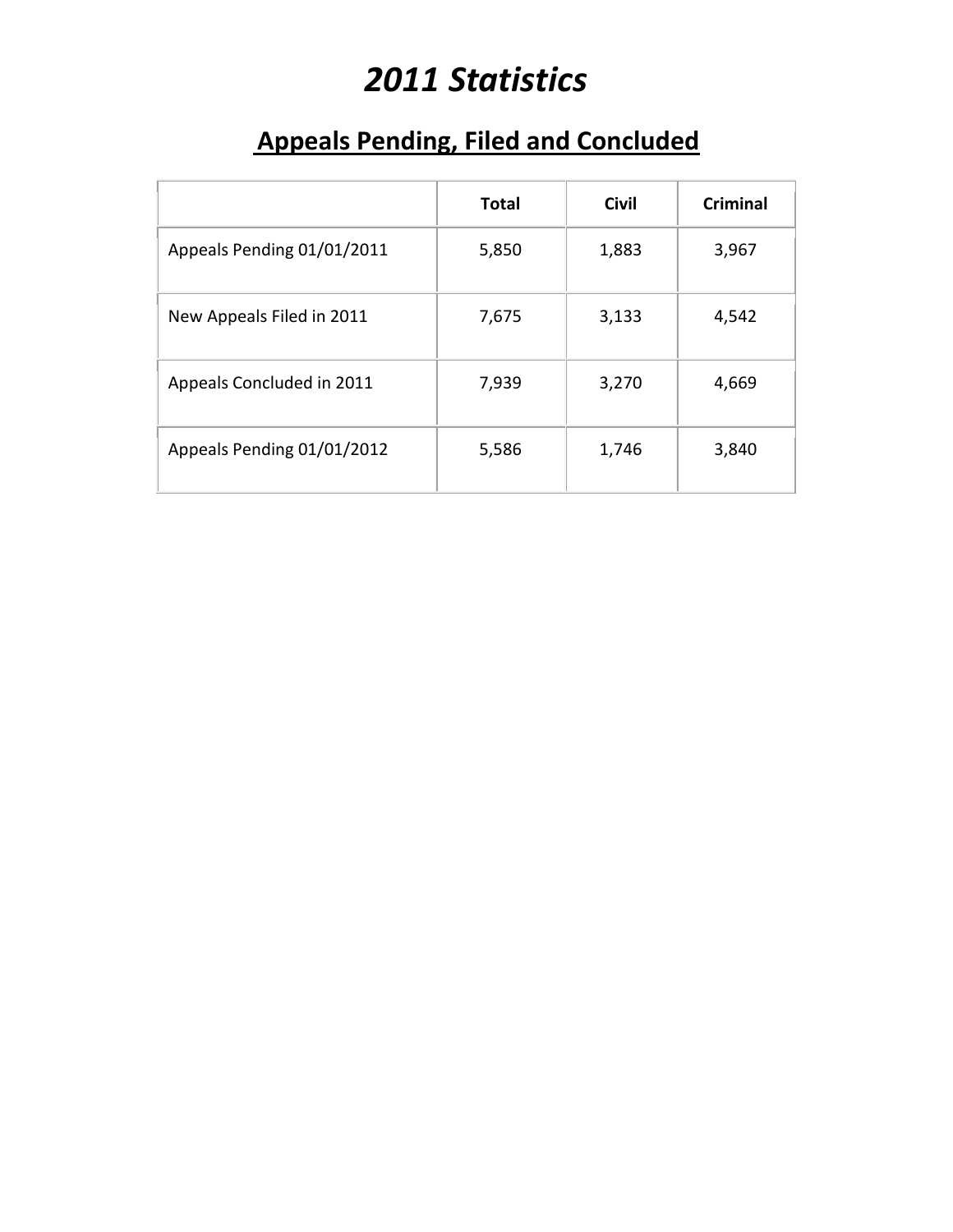# **Appeals by County of Origin**

| Adams           | 53             | Lackawanna     | 122   |
|-----------------|----------------|----------------|-------|
| Allegheny       | 774            | Lancaster      | 205   |
| Armstrong       | 23             | Lawrence       | 50    |
| Beaver          | 36             | Lebanon        | 93    |
| Bedford         | 22             | Lehigh         | 214   |
| <b>Berks</b>    | 239            | Luzerne        | 195   |
| Blair           | 72             | Lycoming       | 89    |
| <b>Bradford</b> | 78             | McKean         | 25    |
| <b>Bucks</b>    | 230            | Mercer         | 41    |
| <b>Butler</b>   | 98             | Mifflin        | 19    |
| Cambria         | 50             | Monroe         | 99    |
| Cameron         | 2              | Montgomery     | 311   |
| Carbon          | 27             | Montour        | 5     |
| Centre          | 118            | Northampton    | 122   |
| Chester         | 222            | Northumberland | 46    |
| Clarion         | 15             | Perry          | 28    |
| Clearfield      | 47             | Philadelphia   | 1,743 |
| Clinton         | 19             | Pike           | 54    |
| Columbia        | 31             | Potter         | 16    |
| Crawford        | 46             | Schuylkill     | 94    |
| Cumberland      | 114            | Snyder         | 17    |
| Dauphin         | 253            | Somerset       | 24    |
| Delaware        | 332            | Sullivan       | 0     |
| Elk             | 8              | Susquehanna    | 22    |
| Erie            | 201            | Tioga          | 18    |
| Fayette         | 101            | Union          | 22    |
| Forest          | $\overline{c}$ | Venango        | 36    |
| Franklin        | 93             | Warren         | 24    |
| Fulton          | 8              | Washington     | 90    |
| Greene          | 29             | Wayne          | 24    |
| Huntingdon      | 32             | Westmoreland   | 106   |
| Indiana         | 22             | Wyoming        | 17    |
| Jefferson       | 55             | York           | 249   |
| Juniata         | 3              | <b>TOTAL</b>   | 7,675 |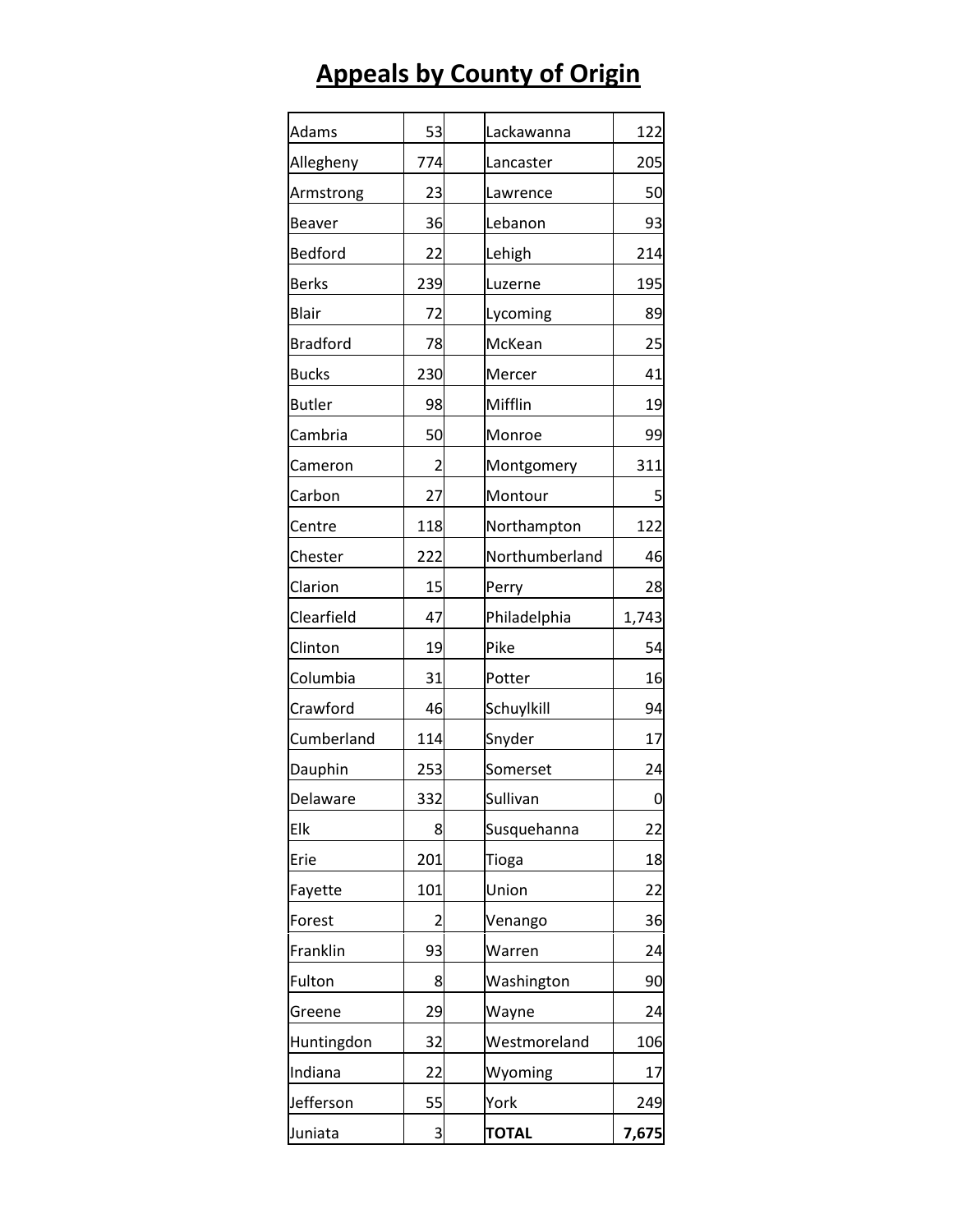# **Appeals by Type of Case**

| Adoption                                   | 26  | <b>Medical Malpractice</b>                                                           | 41    |
|--------------------------------------------|-----|--------------------------------------------------------------------------------------|-------|
| <b>Aggravated Assault</b>                  | 328 | Megan's Law                                                                          | 33    |
| Aggravated Indecent Assault                | 48  | Mortgage Foreclosure                                                                 | 93    |
| Arbitration                                | 28  | Motor Vehicle Accident                                                               | 44    |
| Asbestos                                   | 26  | Murder                                                                               | 120   |
| Assumpsit                                  | 105 | Murder 1                                                                             | 232   |
| <b>Attempted Murder</b>                    | 44  | Murder <sub>2</sub>                                                                  | 47    |
| <b>Burglary</b>                            | 168 | Murder 3                                                                             | 115   |
| <b>Child Support</b>                       | 82  | <b>Possession of Firearms</b>                                                        | 79    |
| <b>Children's Fast Track</b>               | 29  | Possession with Intent to Deliver                                                    | 354   |
| Civil Action Law                           | 731 | Premises Liability - Slip/Fall                                                       | 37    |
| Civil Contempt                             | 22  | Products Liability                                                                   | 21    |
| Confession of Judgment                     | 51  | <b>Protection from Abuse</b>                                                         | 71    |
| Contract                                   | 109 | <b>Quiet Title</b>                                                                   | 27    |
| <b>Controlled Substance</b>                | 388 | Rape                                                                                 | 171   |
| <b>Corruption of Minors</b>                | 49  | <b>Receiving Stolen Property</b>                                                     | 83    |
| Criminal                                   | 139 | Recklessly Endangering Another Person                                                | 30    |
| <b>Criminal Attempt</b>                    | 86  | Robbery                                                                              | 302   |
| Criminal Conspiracy                        | 88  | Simple Assault                                                                       | 106   |
| <b>Criminal Trespass</b>                   | 29  | <b>Spousal Support</b>                                                               | 38    |
| Custody/Visitation                         | 206 | <b>Summary Offense/Conviction</b>                                                    |       |
| Declaratory Judgment                       | 38  | <b>Termination of Parental Rights</b>                                                |       |
| Dependency                                 | 147 | <b>Terroristic Threats</b>                                                           | 42    |
| <b>Disorderly Conduct</b>                  | 38  | Theft                                                                                | 101   |
| <b>Divorce</b>                             | 201 | Theft by Deception                                                                   | 24    |
| Driving Under the Influence                | 248 | Theft by Unlawful Taking                                                             | 57    |
| Ejectment                                  | 26  | <b>Trespass</b>                                                                      | 125   |
| <b>Endangering Welfare of Children</b>     | 24  | <b>Uniform Firearms Act</b>                                                          | 105   |
| Equity                                     | 74  | <b>Vehicle Violation</b>                                                             | 51    |
| Estate/Probate/Wills/Intestate             | 99  | Violation of Probation/Parole                                                        | 35    |
| Forgery                                    | 43  | Other Civil*                                                                         | 56    |
| Harassment                                 | 40  | Other Criminal*                                                                      | 428   |
| Homicide                                   | 128 |                                                                                      |       |
| <b>Indecent Assault</b>                    | 73  | * Includes appeals originally classified as<br>"other" as well as appeals originally |       |
| <b>Involuntary Deviate Sexual Conduct</b>  | 100 | classified in categories with fewer than 20                                          |       |
| Involuntary Termination of Parental Rights | 287 | appeals filed in 2011.                                                               |       |
| Landlord/Tenant                            | 20  |                                                                                      |       |
|                                            |     | <b>TOTAL</b>                                                                         | 7,675 |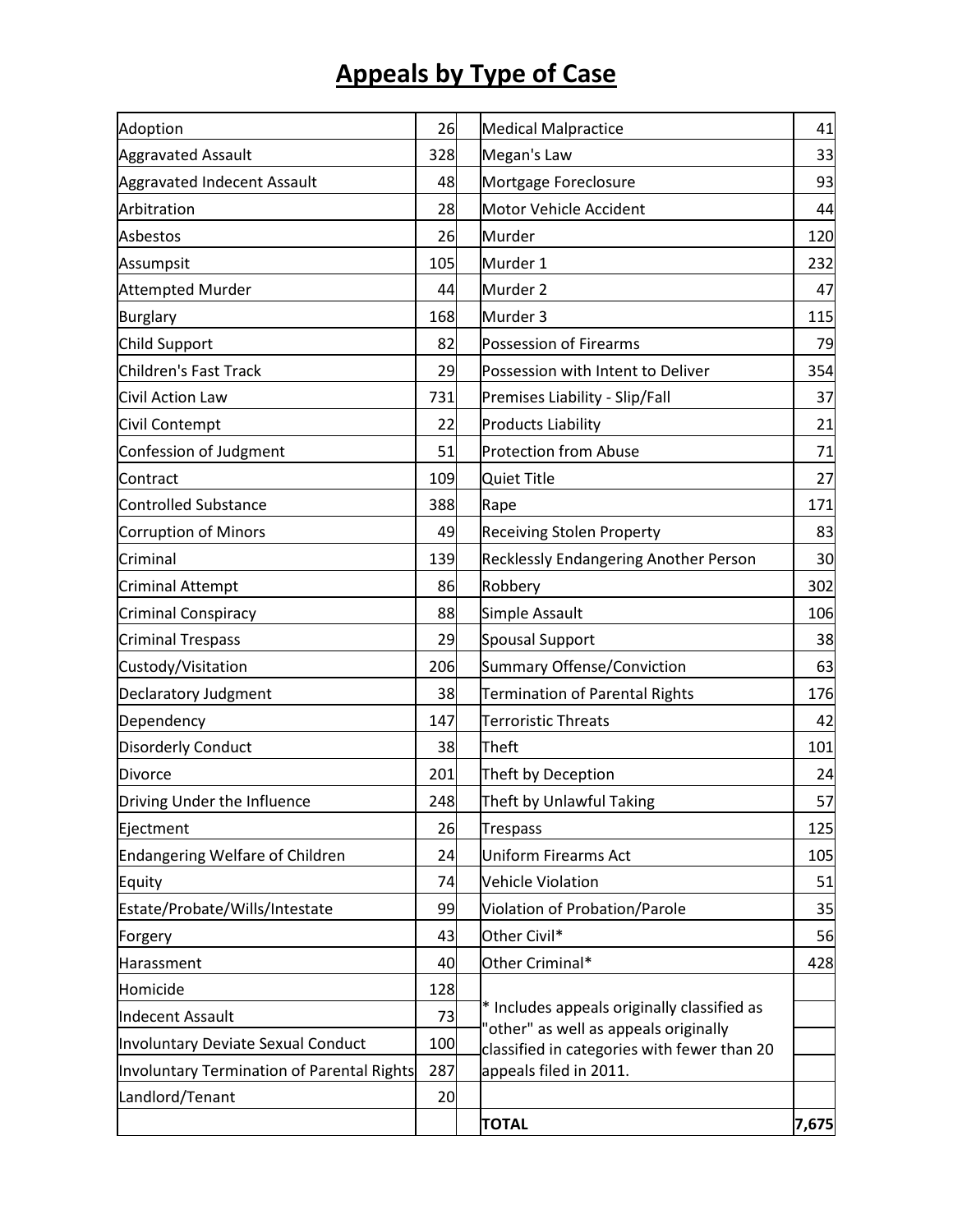#### **Opinions Filed**

|                             | <b>Total</b> | <b>Civil</b> | <b>Criminal</b> |
|-----------------------------|--------------|--------------|-----------------|
| Published Opinions 2011     | 278          | 137          | 141             |
| Non-Published Opinions 2011 | 4,879        | 1,600        | 3,279           |
| <b>Total 2011</b>           | 5,157        | 1,737        | 3,420           |

#### **Dispositions by Type**

|                            | <b>Total</b> | <b>Civil</b> | <b>Criminal</b> |
|----------------------------|--------------|--------------|-----------------|
| By Filed Decision          | 5,609        | 1,908        | 3,701           |
| By Order or Discontinuance | 2,330        | 1,362        | 968             |
| <b>Total 2011</b>          | 7,939        | 3,270        | 4,669           |

#### **Superior Court Treatment of Cases from Courts of Common Pleas in 2011**

|                                       | Cases<br>Decided by<br><b>Published</b><br>Opinion | Percent     | <b>Cases Decided</b><br>by<br><b>Unpublished</b><br>Opinion | Percent | <b>Total</b><br><b>All Cases</b> | Percent |
|---------------------------------------|----------------------------------------------------|-------------|-------------------------------------------------------------|---------|----------------------------------|---------|
| Affirmed                              | 183                                                | 57.4        | 4,259                                                       | 80.5    | 4442                             | 79.2    |
| Reversed                              | 98                                                 | 30.7        | 629                                                         | 11.9    | 727                              | 13.0    |
| Affirmed in Part,<br>Reversed in Part | 26                                                 | 8.2         | 189                                                         | 3.6     | 215                              | 3.8     |
| Quashed, Dismissed,<br>Transferred    | 12                                                 | 3.8         | 212                                                         | 4.0     | 224                              | 4.0     |
| Other                                 | 0                                                  | $\mathbf 0$ | 1                                                           | 0.0     | 1                                | 0.0     |
| <b>Total</b>                          | 319                                                |             | 5,290                                                       |         | 5,609                            |         |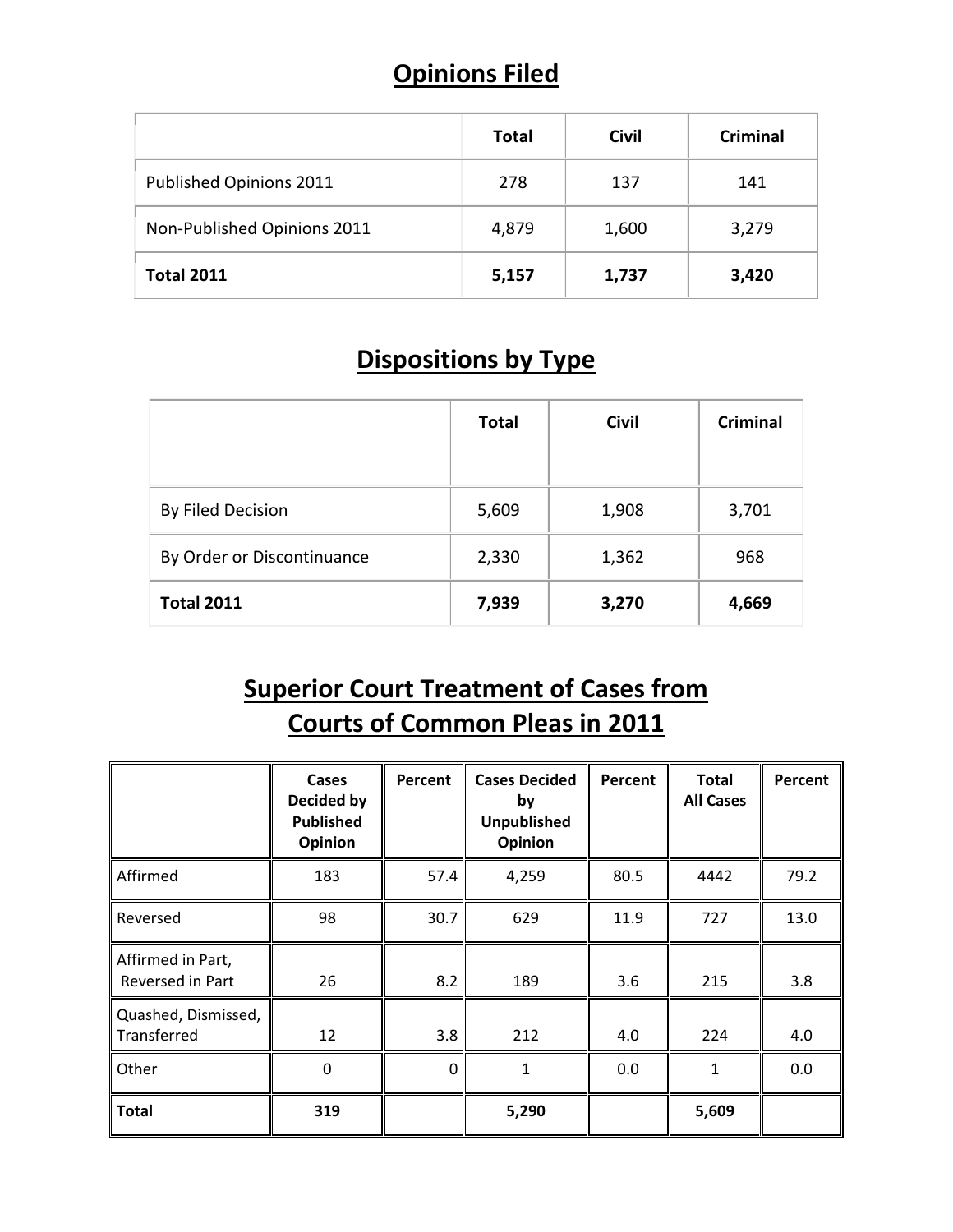#### **Median Number of Days to Disposition for Appeals Concluded in 2011**

| From Superior Court docket date for all appeals                                 | 265I       |
|---------------------------------------------------------------------------------|------------|
| From Superior Court docket date for appeals disposed by order or discontinuance | 68         |
| From Superior Court docket date for appeals disposed by filed decision          | 311        |
| From original record filing date for appeals disposed by filed decision         | 228        |
| From filing date of last brief filed                                            | <b>118</b> |

#### **Supreme Court Treatment of Superior Court Cases**

#### *Allocaturs: Petitions Filed & Concluded in 2011*

| Total Allocatur Petitions Filed In 2011 From Superior Court Decisions | 2,078 |
|-----------------------------------------------------------------------|-------|
| Number Granted                                                        | 53    |
| Number Denied                                                         | 2,136 |
| Number Voided                                                         | 61    |
| Other Disposition                                                     | 103   |
| Open                                                                  | 908   |

#### *Disposition of Appeals from Superior Court Cases*

| <b>REVERSED</b> | 21 |
|-----------------|----|
| AFFIRMFD        | 18 |
| OTHER*          | 25 |
| <b>TOTAL</b>    | ĥЛ |

*\* Includes Affirmed/Reversed, Dismissed, Improvidently Granted, Vacated and Withdrawn*